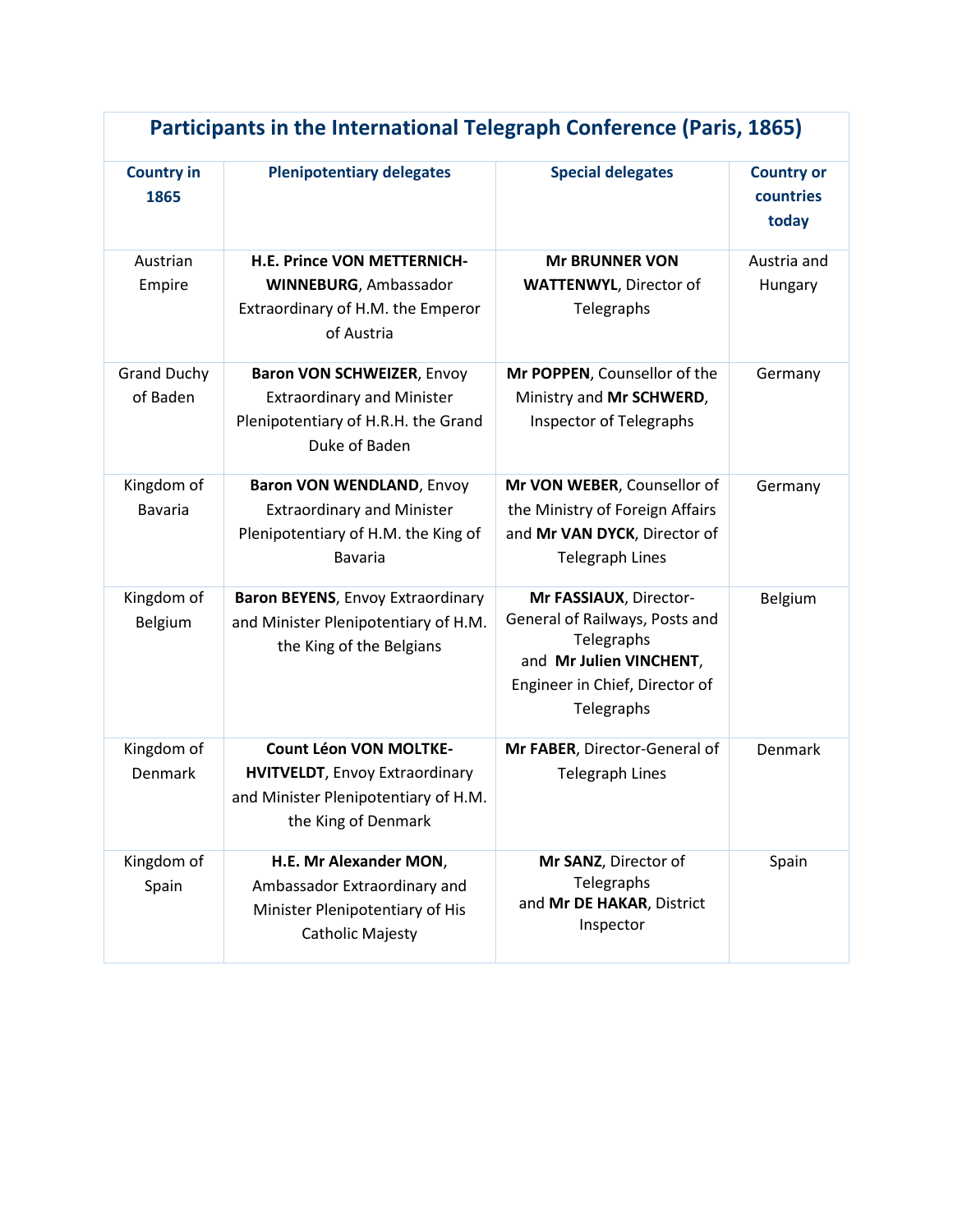| <b>Country in</b><br>1865        | <b>Plenipotentiary delegates</b>                                                                                          | <b>Special delegates</b>                                                                                                                                                                                                                                                            | <b>Country or</b><br>countries<br>today |
|----------------------------------|---------------------------------------------------------------------------------------------------------------------------|-------------------------------------------------------------------------------------------------------------------------------------------------------------------------------------------------------------------------------------------------------------------------------------|-----------------------------------------|
| French Empire                    | H.E. Mr DROUYN DE LHUYS,<br>Minister Secretary of State,<br>Department of Foreign Affairs                                 | Mr HERBET, State Councillor,<br>Director in the Ministry of<br>Foreign Affairs;<br>Viscount DE VOUGY, Director-<br><b>General of Telegraph Lines;</b><br>and<br>Mr JAGERSCHMIDT, Under-<br>Director for Consulates and<br><b>Commercial Affairs, Ministry</b><br>of Foreign Affairs | France                                  |
| Kingdom of<br>Greece             | Mr PHOCION ROQUE,<br>Plenipotentiary of H.M. the King of<br>the Hellenes                                                  | Mr MANOS, Head of Section,<br>Ministry of the Interior                                                                                                                                                                                                                              | Greece                                  |
| Free City of<br>Hamburg          | Mr HEEREN, Minister Resident for the Free Cities of Germany                                                               |                                                                                                                                                                                                                                                                                     | Germany                                 |
| Kingdom of<br>Hannover           | <b>Baron VON LINSINGEN, Envoy</b><br><b>Extraordinary and Minister</b><br>Plenipotentiary of H.M. the King of<br>Hannover | Mr GAUSS, Counsellor,<br>Delegate of the Kingdom of<br>Hannover                                                                                                                                                                                                                     | Germany                                 |
| Kingdom of<br>Italy              | Cavaliere NIGRA, Envoy<br><b>Extraordinary and Minister</b><br>Plenipotentiary of H.M. the King of<br>Italy               | Cavaliere DI MINOTTO, Head<br>of Department, Ministry of<br><b>Public Works</b>                                                                                                                                                                                                     | Italy                                   |
| Kingdom of<br>the<br>Netherlands | Mr LIGHTENVELT, Envoy<br><b>Extraordinary and Minister</b><br>Plenipotentiary of H.M. the King of<br>the Netherlands      | Mr STARING, counsellor,<br>Department of the Interior                                                                                                                                                                                                                               | Netherlands                             |
| Kingdom of<br>Portugal           | Viscount DE PAÏVA, Envoy<br><b>Extraordinary and Minister</b><br>Plenipotentiary of H.M. the King of<br>Portugal          | Mr DAIMASIO, Colonel of<br>Artillery, Director-General of<br>Telegraphs                                                                                                                                                                                                             | Portugal                                |